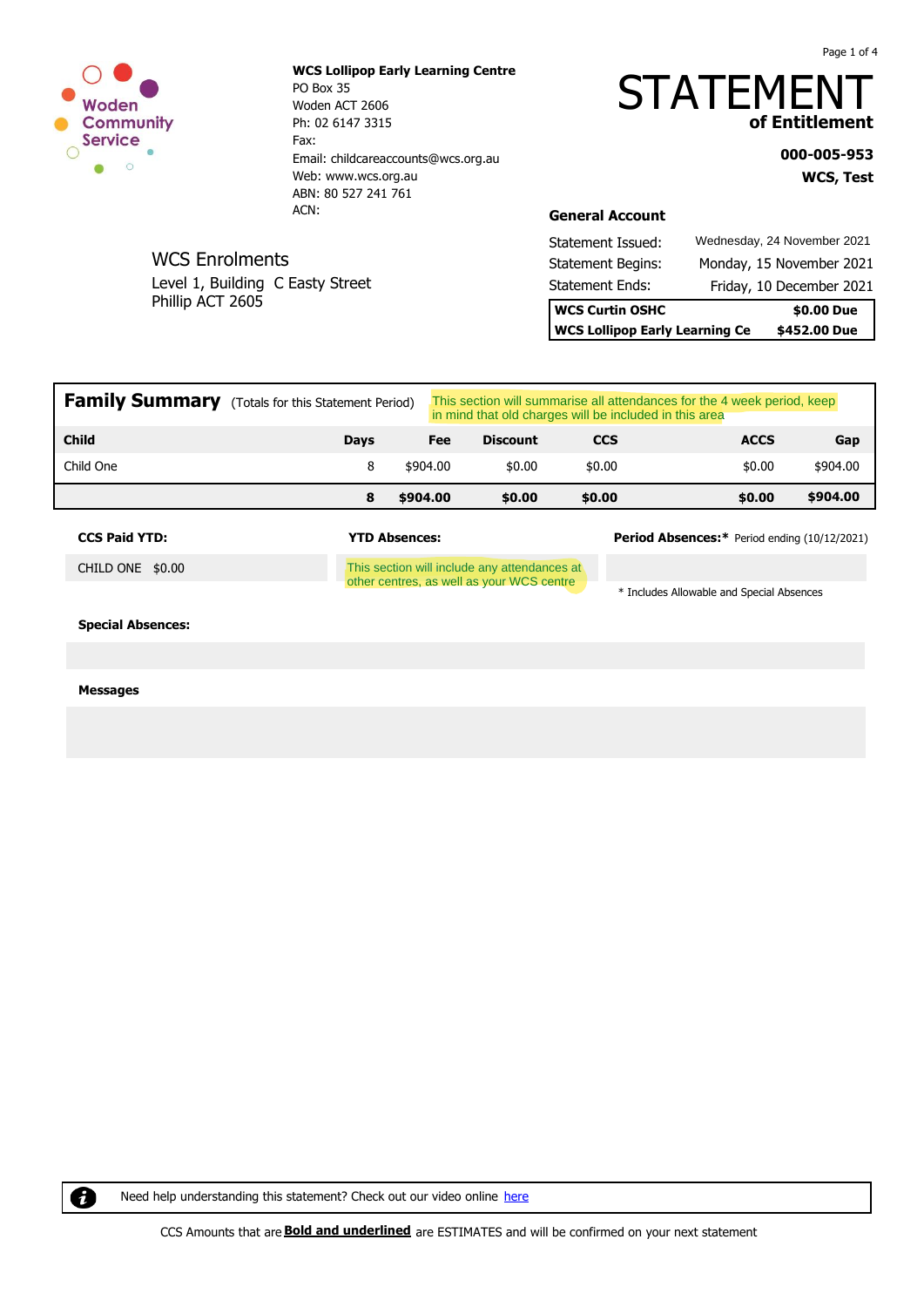### **CCS Weekly Summary**

WCS Lollipop Early Learning Centre (Centre Based Day Care-190014662H) for this Statement Period

| Child One         |                                                                                       |                      |           |                |          |                 |            | YTD Absences at service 0<br>YTD Additional Absences at service 0 |          |
|-------------------|---------------------------------------------------------------------------------------|----------------------|-----------|----------------|----------|-----------------|------------|-------------------------------------------------------------------|----------|
| <b>Date</b>       | Percentage                                                                            |                      | Sess. Hrs | <b>CCS Hrs</b> | Fee      | <b>Discount</b> | <b>CCS</b> | <b>ACCS</b>                                                       | Gap      |
| <b>CCS Week 1</b> | Prior weeks charges, included in this statement to reflect any changes to CCS amounts |                      |           |                |          |                 |            |                                                                   |          |
| 17/11/2021        |                                                                                       |                      | 10.50     | 0.00           | \$113.00 | \$0.00          | \$0.00     | \$0.00                                                            | \$113.00 |
| 18/11/2021        |                                                                                       |                      | 10.50     | 0.00           | \$113.00 | \$0.00          | \$0.00     | \$0.00                                                            | \$113.00 |
|                   |                                                                                       | <b>Weekly Total:</b> | 21.00     | 0.00           | \$226.00 | \$0.00          | \$0.00     | \$0.00                                                            | \$226.00 |
| <b>CCS Week 2</b> |                                                                                       |                      |           |                |          |                 |            |                                                                   |          |
| 24/11/2021        |                                                                                       |                      | 10.50     | 0.00           | \$113.00 | \$0.00          | \$0.00     | \$0.00                                                            | \$113.00 |
| 25/11/2021        |                                                                                       |                      | 10.50     | 0.00           | \$113.00 | \$0.00          | \$0.00     | \$0.00                                                            | \$113.00 |
|                   |                                                                                       | <b>Weekly Total:</b> | 21.00     | 0.00           | \$226.00 | \$0.00          | \$0.00     | \$0.00                                                            | \$226.00 |
| <b>CCS Week 1</b> | New charges for this statement, any CCS will be estimated                             |                      |           |                |          |                 |            |                                                                   |          |
| 01/12/2021        |                                                                                       |                      | 10.50     | 0.00           | \$113.00 | \$0.00          | \$0.00     | \$0.00                                                            | \$113.00 |
| 02/12/2021        |                                                                                       |                      | 10.50     | 0.00           | \$113.00 | \$0.00          | \$0.00     | \$0.00                                                            | \$113.00 |
|                   |                                                                                       | <b>Weekly Total:</b> | 21.00     | 0.00           | \$226.00 | \$0.00          | \$0.00     | \$0.00                                                            | \$226.00 |
| <b>CCS Week 2</b> |                                                                                       |                      |           |                |          |                 |            |                                                                   |          |
| 08/12/2021        |                                                                                       |                      | 10.50     | 0.00           | \$113.00 | \$0.00          | \$0.00     | \$0.00                                                            | \$113.00 |
| 09/12/2021        |                                                                                       |                      | 10.50     | 0.00           | \$113.00 | \$0.00          | \$0.00     | \$0.00                                                            | \$113.00 |
|                   |                                                                                       | <b>Weekly Total:</b> | 21.00     | 0.00           | \$226.00 | \$0.00          | \$0.00     | \$0.00                                                            | \$226.00 |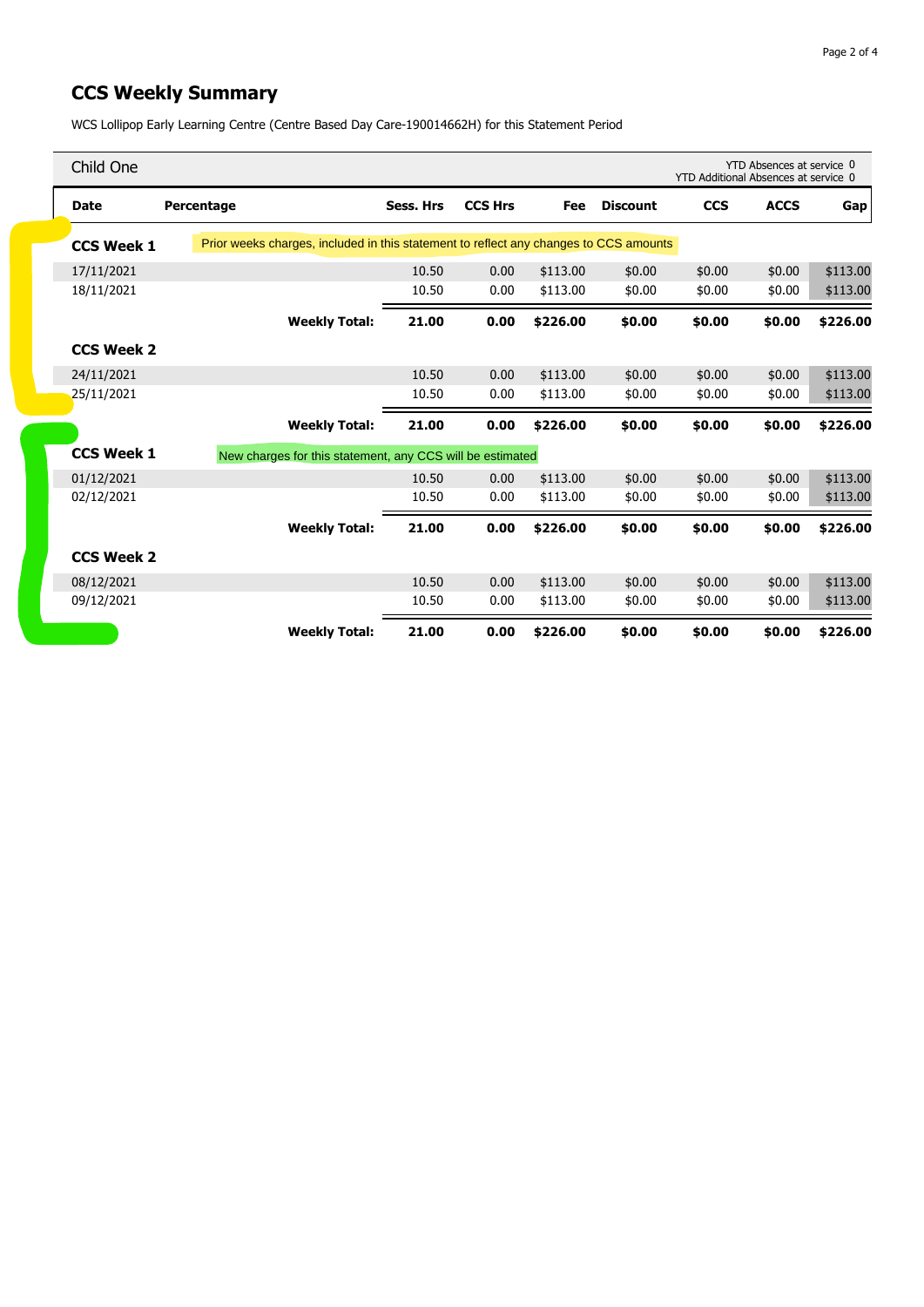#### **Account Transactions (1 of 2)**

Centre: WCS Curtin OSHC

| Date | <b>Description</b>             | Sess.<br><b>Hrs</b> | Fee | <b>Hourly</b><br>Rate | <b>CCS</b> | <b>ACCS</b> | <b>Debit</b>          | <b>Credit</b> | <b>Balance</b> |
|------|--------------------------------|---------------------|-----|-----------------------|------------|-------------|-----------------------|---------------|----------------|
|      | <b>Balance Carried Forward</b> |                     |     |                       | \$0.00     | \$0.00      | \$0.00                | \$0.00        | \$0.00         |
|      |                                |                     |     |                       |            |             | <b>Total Balance:</b> |               | \$0.00         |

#### **Account Transactions (2 of 2)**

Last fortnights charges, included within this statement under legal requirements for centres to provide 'Statements of Entitlements', ensuri families are able to view the confirmed CCS payment for their sessions

Centre: WCS Lollipop Early Learning Centre

| <b>Date</b> | <b>Description</b>                                                                  | Sess.<br><b>Hrs</b> | Fee                    | <b>Hourly</b><br>Rate | <b>CCS</b> | <b>ACCS</b> | <b>Debit</b> | Credit   | <b>Balance</b> |
|-------------|-------------------------------------------------------------------------------------|---------------------|------------------------|-----------------------|------------|-------------|--------------|----------|----------------|
|             | <-- Last fortnights Payment<br><b>Balance Carried Forward</b>                       |                     |                        |                       | \$0.00     | \$0.00      | \$0.00       | \$452.00 | $$-452.00$     |
| 17/11/2021  | Child One (Lollipop Nursery Roll - Chen Xi<br>LOL Long Day Care) (SCRN: 190014662H) | 10.50               | $$113.00$ \$10.76      |                       | \$0.00     | \$0.00      | \$113.00     | \$0.00   | $$ -339.00$    |
| 18/11/2021  | Child One (Lollipop Nursery Roll - Chen Xi<br>LOL Long Day Care) (SCRN: 190014662H) |                     | 10.50 \$113.00 \$10.76 |                       | \$0.00     | \$0.00      | \$113.00     | \$0.00   | $$ -226.00$    |
| 24/11/2021  | Child One (Lollipop Nursery Roll - Chen Xi<br>LOL Long Day Care) (SCRN:190014662H)  | 10.50               | $$113.00$ $$10.76$     |                       | \$0.00     | \$0.00      | \$113.00     | \$0.00   | $$-113.00$     |
| 25/11/2021  | Child One (Lollipop Nursery Roll - Chen Xi<br>LOL Long Day Care) (SCRN: 190014662H) |                     | 10.50 \$113.00 \$10.76 |                       | \$0.00     | $$0.00-$    | \$113.00     | \$0.00   | \$0.00         |
| 01/12/2021  | Child One (Lollipop Nursery Roll - Chen Xi<br>LOL Long Day Care) (SCRN: 190014662H) | 10.50               | \$113.00               | \$10.76               | \$0.00     | \$0.00      | \$113.00     | \$0.00   | \$113.00       |
| 02/12/2021  | Child One (Lollipop Nursery Roll - Chen Xi<br>LOL Long Day Care) (SCRN: 190014662H) | 10.50               | $$113.00$ $$10.76$     |                       | \$0.00     | \$0.00      | \$113.00     | \$0.00   | \$226.00       |
| 08/12/2021  | Child One (Lollipop Nursery Roll - Chen Xi<br>LOL Long Day Care) (SCRN:190014662H)  | 10.50               | \$113.00               | \$10.76               | \$0.00     | \$0.00      | \$113.00     | \$0.00   | \$339.00       |
| 09/12/2021  | Child One (Lollipop Nursery Roll - Chen Xi<br>LOL Long Day Care) (SCRN: 190014662H) | 10.50               | \$113.00 \$10.76       |                       | \$0.00     | \$0.00      | \$113.00     | \$0.00   | \$452.00       |

**Total Balance: -\$452.00**

All new charges included in your payment for last fortnight.

 $^{\star}$ Note, any extra casual bookings made after the advance payment  $^$ made will be included in the next billing session and may be viewed  $\,$ the yellow section